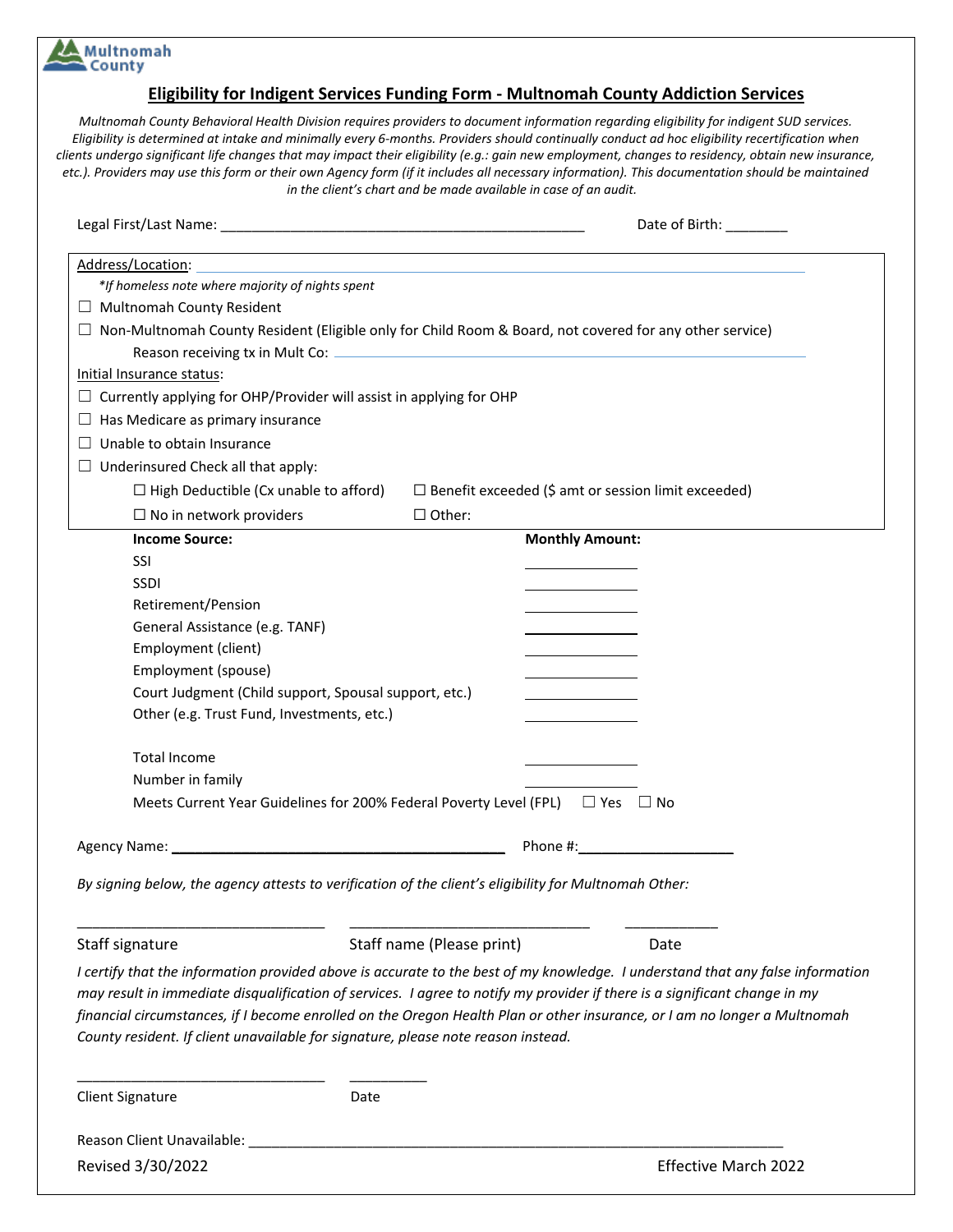## **Recertification for Indigent Services Funding Form – Multnomah County Addiction Services**

Legal First/Last Name**: \_\_\_\_\_\_\_\_\_\_\_\_\_\_\_\_\_\_\_\_\_\_\_\_\_\_\_\_\_\_\_\_\_\_\_\_\_\_\_\_\_\_ Eligibility recertification is due at each 6 months interval**

| Recertification<br><b>Date</b> | <b>Staff Name and Signature</b><br><b>Verifying Eligibility</b> | Income (sources include SSI, SSDI, TANF,<br>Employment, Child/Spousal Support, etc.) | <b>Insurance Status</b>                                                                   | County of<br><b>Residence</b> |
|--------------------------------|-----------------------------------------------------------------|--------------------------------------------------------------------------------------|-------------------------------------------------------------------------------------------|-------------------------------|
| 6 Months                       | <b>Staff Name:</b>                                              | $\Box$ Meets Current Year 200% Fed Poverty Lvl                                       | $\Box$ Has Medicare as primary insurance                                                  | $\Box$ Multnomah              |
| Date:                          |                                                                 | AND Income Unchanged OR Complete:<br><b>Current Income Sources:</b>                  | $\Box$ Unable to obtain Insurance.<br>$\Box$ Underinsured                                 | <b>County Resident</b>        |
|                                | Signature:                                                      |                                                                                      | $\Box$ High Deductible (Client unable to afford)                                          |                               |
|                                |                                                                 |                                                                                      | $\Box$ Benefit exceeded (\$ amt/session limit exceeded)                                   |                               |
|                                |                                                                 |                                                                                      | $\Box$ No in network providers<br>$\Box$ Other:                                           |                               |
|                                |                                                                 |                                                                                      |                                                                                           |                               |
|                                |                                                                 |                                                                                      |                                                                                           |                               |
|                                |                                                                 |                                                                                      |                                                                                           |                               |
|                                |                                                                 | <b>Current Total Monthly Income:</b><br>Current Household size:                      |                                                                                           |                               |
|                                |                                                                 |                                                                                      |                                                                                           |                               |
|                                |                                                                 |                                                                                      |                                                                                           |                               |
| 6 Months                       | <b>Staff Name:</b>                                              | $\Box$ Meets Current Year 200% Fed Poverty Lvl                                       | $\Box$ Has Medicare as primary insurance                                                  | $\Box$ Multnomah              |
| Date:                          |                                                                 | $AND \Box$ Income Unchanged OR Complete:<br><b>Current Income Sources:</b>           | $\Box$ Unable to obtain Insurance.<br>$\Box$ Underinsured                                 | County Resident               |
|                                |                                                                 |                                                                                      | $\Box$ High Deductible (Client unable to afford)                                          |                               |
|                                | Signature:                                                      |                                                                                      | $\Box$ Benefit exceeded (\$ amt/session limit exceeded)<br>$\Box$ No in network providers |                               |
|                                |                                                                 |                                                                                      | $\Box$ Other:                                                                             |                               |
|                                |                                                                 |                                                                                      |                                                                                           |                               |
|                                |                                                                 |                                                                                      |                                                                                           |                               |
|                                |                                                                 | <b>Current Total Monthly Income:</b>                                                 |                                                                                           |                               |
|                                |                                                                 | Current Household size:                                                              |                                                                                           |                               |
|                                |                                                                 |                                                                                      |                                                                                           |                               |
|                                |                                                                 |                                                                                      |                                                                                           |                               |